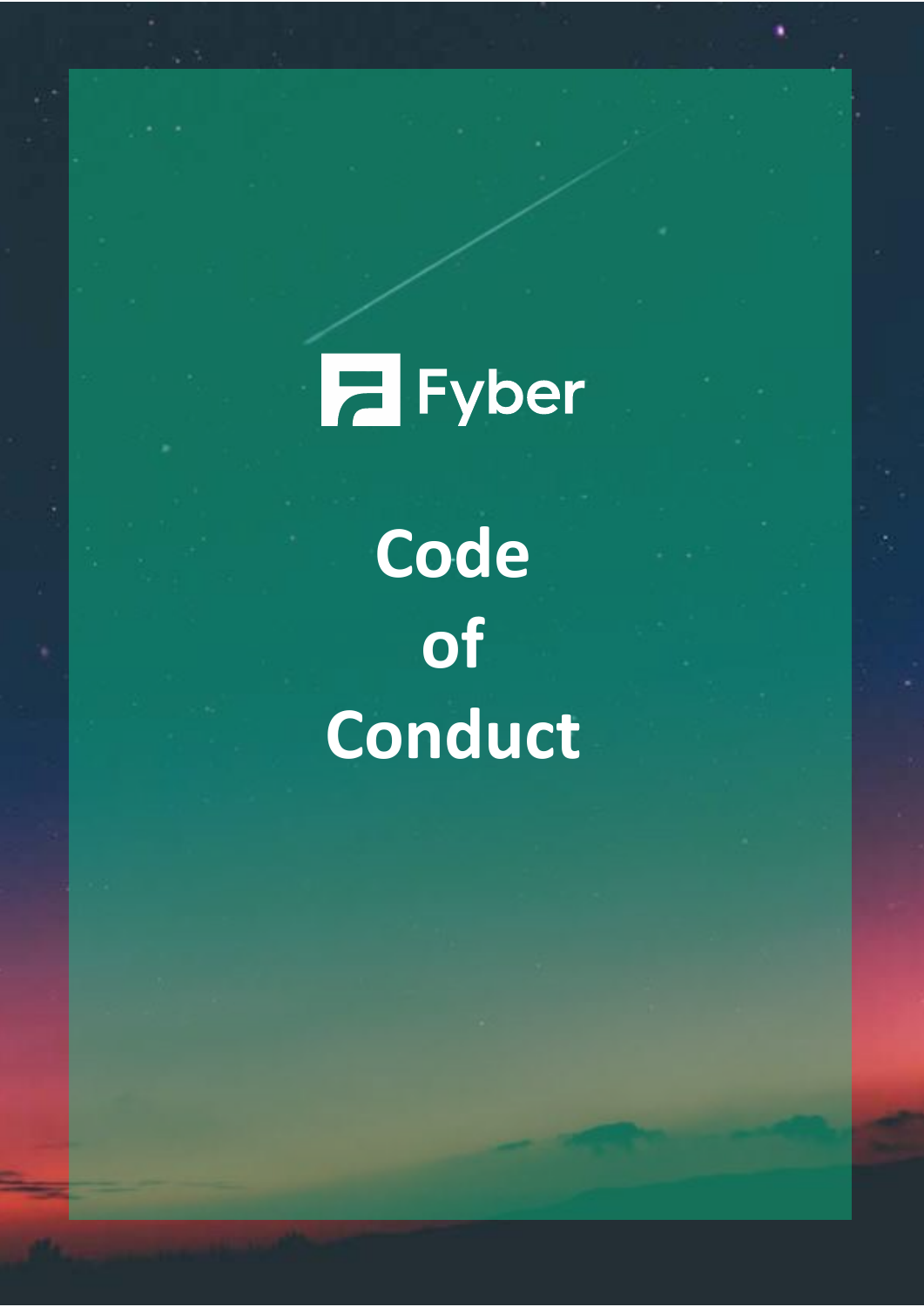**Fyber plays by the rules of good business and respectable entrepreneurship. Fyber strives to comply with all applicable laws and regulations, including (but not limited to) all applicable laws and regulations regarding competition and antitrust; trade restrictions and customs; and regarding the prevention of smuggling, contraband, tax evasion, bribery, corruption, and money laundering. Fyber does not condone, facilitate or support trading in illegal goods or services or contributing to any other illegal activities.**

## **Ethical behaviour**

**The management of Fyber holds itself and all stakeholders accountable to high ethical standards within the applicable legal, regulatory and corporate governance framework. This includes being an equal opportunity employer; treating customers, suppliers and competitors fairly and respectfully; and taking a tough, but honest attitude in the struggle for the customers' favor in the marketplace with everything open and above board. Fyber' communications are open, accurate and transparent, taking into account business and personal circumstances where confidentiality is required. Fyber strives at acting responsibly, with honesty and integrity towards all stakeholders, including its employees, customers, suppliers and competitors.**

## **Insider Trading Laws**

**Insider Trading Laws. Fyber strives to comply with all applicable laws and regulations regarding insider trading. Fyber' employees and any other affiliates comply with the applicable laws and regulations in this regard and, in particular, prohibits its employees and any other affiliates from the following actions (including, but not limited to the following actions): 1) buying or selling Fyber stocks or related securities for themselves or third parties; 2) passing such information along to others, so that they may do so; or 3) suggesting to third parties to buy or sell Fyber stocks or related securities. Reference is made to Fyber' Insider Trading Policy available on the intranet site of Fyber.**

#### **Privacy and Data Protection.**

**Fyber strives to comply with all applicable laws and regulations regarding privacy and data protection. Fyber' employees and any other affiliates respect and protect the privacy and security of personal information of all stakeholders. Fyber takes measures to prevent any unauthorized access to such information. Reference is also made to Fyber'** *[Privacy Policy](https://www.fyber.com/legal/privacy-policy/)***.**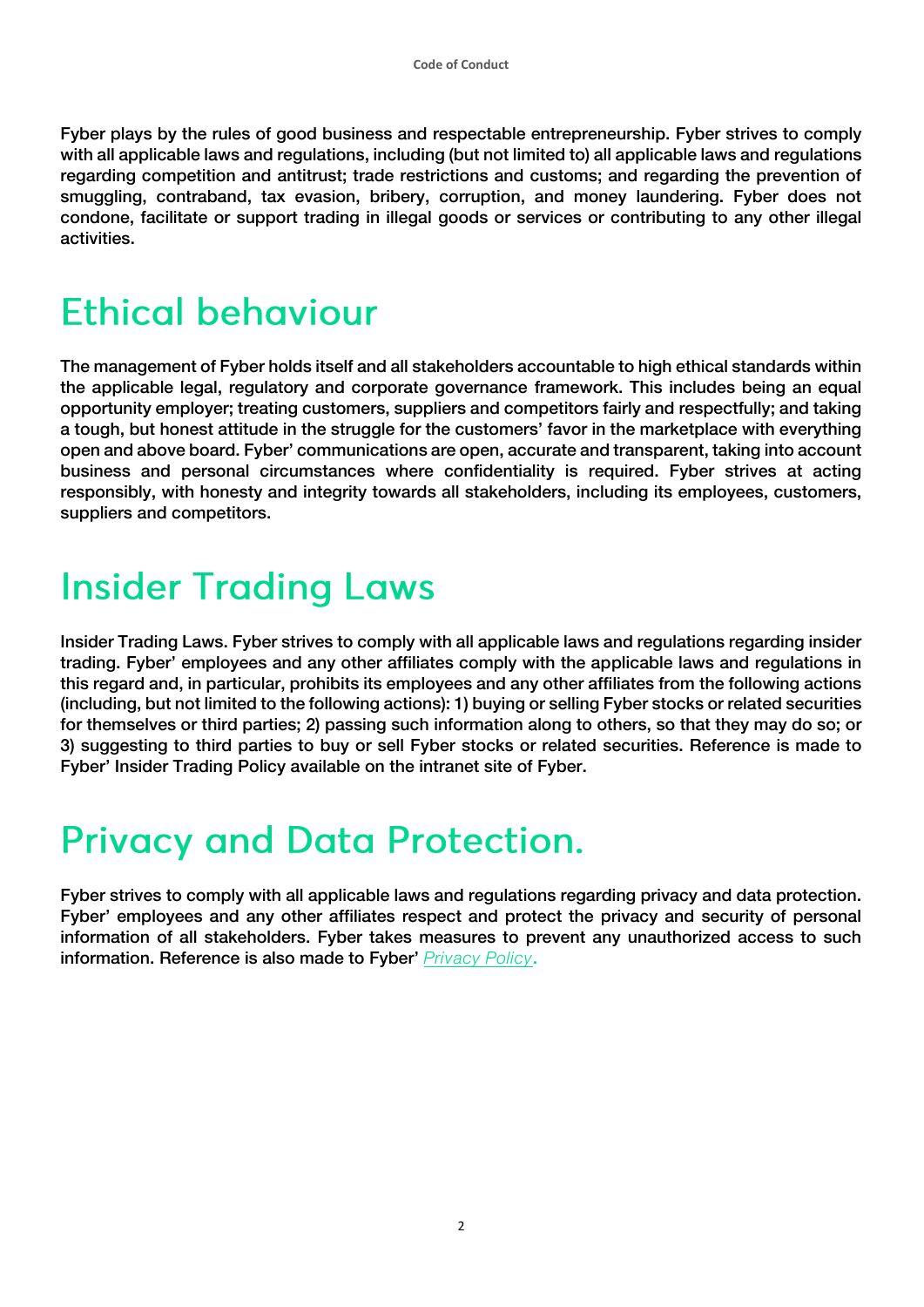## **Treatment of Shareholders**

**Shareholders can expect the following from Fyber:**

- **That they will receive, in a timely way, all relevant information they need to exercise their authority.**
- **That the directors are aware of the indispensable role that shareholders fulfill as capital providers and of the necessity to view shareholders as important partners, both individually and collectively.**
- **That one of the core tasks of the directors is serving the interests of shareholders and other stakeholders in the organization (customers and society) in a balanced and consistent way.**
- **That both the letter and the spirit of the law and of other socially accepted guidelines are complied with. Far-reaching corporate governance principles such as the so-called 'Dutch Corporate Governance Code' will be enforced.**

**Reference is made to Fyber's** *[Policy on Bilateral Contacts](https://investors.fyber.com/governance#corporate-docs)* **with shareholders and (potential) investors for more information in this regard.**

# **Compliance with the Code**

**Fyber strives at complying with this Code of Conduct at all levels within Fyber' organization. Those who do not comply with the Code of Conduct, risk disciplinary action being taken under employment law which may result in dismissal.** 

**This Code of Conduct applies to Fyber N.V. (collectively, "Fyber", "we", "us" or "our") and all its subsidiaries. While the Code is specifically written for Fyber employees and board members, we expect Fyber contractors, consultants, and others who may be temporarily assigned to perform work or services for Fyber to follow the Code in connection with their work for us.**

**The latest versions of the abovementioned policies, guidelines and instructions can be found on the Company's website <https://investors.fyber.com/governance#corporate-docs>**

**Your Fyber Management Board**